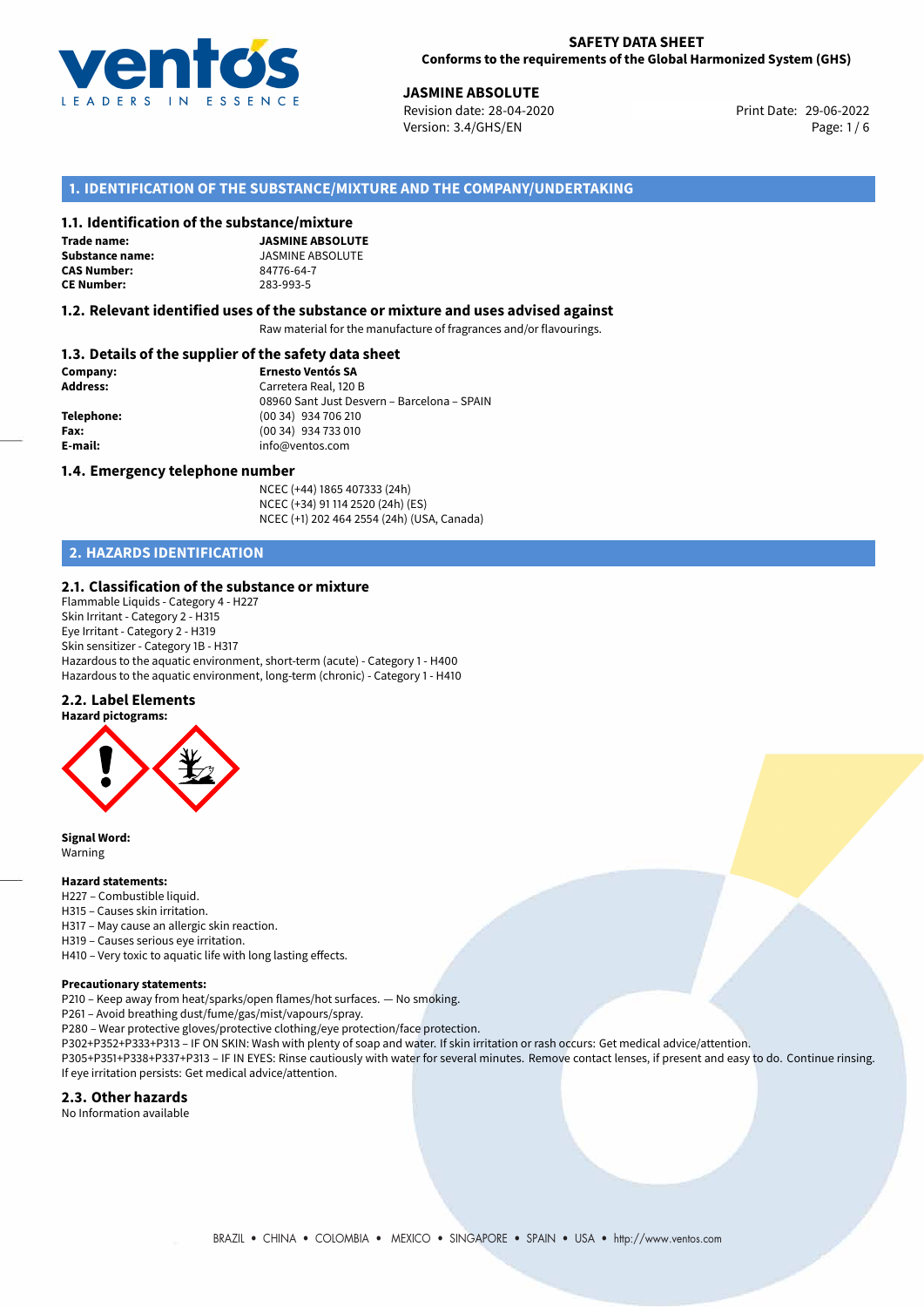

**JASMINE ABSOLUTE**<br>
Revision date: 28-04-2020 **Print Date: 29-06-2022** Version: 3.4/GHS/EN Page: 2 / 6

# **3. COMPOSITION/INFORMATION ON INGREDIENTS**

#### **3.1. Substances**

| Chemical name: | <b>JASMINE ABSOLUTE</b> |
|----------------|-------------------------|
| CAS number:    | 84776-64-7              |
| EC number:     | 283-993-5               |

#### **Hazardous constituents:**

| <b>Chemical Name</b>   | % (w/w)        | <b>CAS No</b><br><b>EC No</b> | <b>Classification according to GHS</b>                                                                                                                                                                                                                                               |
|------------------------|----------------|-------------------------------|--------------------------------------------------------------------------------------------------------------------------------------------------------------------------------------------------------------------------------------------------------------------------------------|
| TRANS-PHYTOL           | $>10$ ; $<$ 25 | 150-86-7<br>205-776-6         | Skin Irritant - Category 2 - H315<br>Hazardous to the aquatic environment, short-term (acute) - Category 1 - H400<br>Hazardous to the aquatic environment, long-term (chronic) - Category 1 - H410                                                                                   |
| <b>BENZYL BENZOATE</b> | $\geq$ 10; <25 | 120-51-4<br>204-402-9         | Acute Toxicity - Category 4 (oral) - H302<br>Acute Toxicity - Category 5 (dermal) - H313<br>Hazardous to the aquatic environment, short-term (acute) - Category 1 - H400<br>Hazardous to the aquatic environment, long-term (chronic) - Category 2 - H411                            |
| <b>ISO-PHYTOL</b>      | $>10$ ; $<$ 25 | 505-32-8<br>208-008-8         | Skin Irritant - Category 2 - H315<br>Hazardous to the aquatic environment, short-term (acute) - Category 1 - H400<br>Hazardous to the aquatic environment, long-term (chronic) - Category 1 - H410                                                                                   |
| <b>BENZYL ACETATE</b>  | $\geq$ 10; <25 | 140-11-4<br>205-399-7         | Acute Toxicity - Category 5 (oral) - H303<br>Hazardous to the aquatic environment, short-term (acute) - Category 2 - H401<br>Hazardous to the aquatic environment, long-term (chronic) - Category 3 - H412                                                                           |
| LINALOOL               | $>1$ ; <10     | 78-70-6<br>201-134-4          | Flammable Liquids - Category 4 - H227<br>Acute Toxicity - Category 5 (oral) - H303<br>Skin Irritant - Category 2 - H315<br>Eye Irritant - Category 2A - H319<br>Skin sensitizer - Category 1B - H317<br>Hazardous to the aquatic environment, short-term (acute) - Category 3 - H402 |
| BETA-FARNESENE         | $≥1;$ < 10     | 18794-84-8<br>242-582-0       | Skin Irritant - Category 3 - H316<br>Aspiration hazard - Category 1 - H304                                                                                                                                                                                                           |
| <b>BENZYL ALCOHOL</b>  | $>1$ ; <10     | $100 - 51 - 6$<br>202-859-9   | Acute Toxicity - Category 4 (oral) - H302<br>Acute Toxicity - Category 5 (dermal) - H313<br>Eye Irritant - Category 2 - H319                                                                                                                                                         |
| <b>EUGENOL</b>         | $>1$ ; <10     | $97 - 53 - 0$<br>202-589-1    | Acute Toxicity - Category 5 (oral) - H303<br>Skin Irritant - Category 3 - H316<br>Eye Irritant - Category 2A - H319<br>Skin sensitizer - Category 1B - H317<br>Hazardous to the aquatic environment, short-term (acute) - Category 2 - H401                                          |
| <b>CIS-JASMONE</b>     | $>1$ ; <10     | 488-10-8<br>207-668-4         | Acute Toxicity - Category 5 (oral) - H303<br>Skin Irritant - Category 2 - H315<br>Eye Irritant - Category 2B - H320<br>Hazardous to the aquatic environment, short-term (acute) - Category 3 - H402                                                                                  |
| 2,3-BENZOPYRROLE       | $>1$ ; $<$ 10  | 120-72-9<br>204-420-7         | Acute Toxicity - Category 3 (dermal) - H311<br>Acute Toxicity - Category 4 (oral) - H302<br>Serious eye damage - Category 1 - H318<br>Hazardous to the aquatic environment, short-term (acute) - Category 2 - H401                                                                   |
| CIS-3-HEXENYL BENZOATE | $>1$ ; $<$ 10  | 25152-85-6<br>246-669-4       | Skin sensitizer - Category 1B - H317<br>Hazardous to the aquatic environment, short-term (acute) - Category 2 - H401<br>Hazardous to the aquatic environment, long-term (chronic) - Category 2 - H411                                                                                |

[See the full text of the hazard statements in section 16.](#page-4-0)

# **3.2. Mixtures**

#### Not applicable.

**4. FIRST-AID MEASURES**

# **4.1. Description of necessary first aid measures**

| Ingestion:   | Rinse mouth with water.<br>Obtain medical advice. |                                                                                                                       |  |
|--------------|---------------------------------------------------|-----------------------------------------------------------------------------------------------------------------------|--|
|              | Keep at rest. Do not induce vomiting.             |                                                                                                                       |  |
| Eye contact: |                                                   | In case of contact with eyes, rinse immediately with plenty of water for at least 15 minutes and seek medical advice. |  |
| Inhalation:  | Remove person to fresh air and keep at rest.      |                                                                                                                       |  |
|              | Seek immediate medical advice.                    |                                                                                                                       |  |
|              |                                                   |                                                                                                                       |  |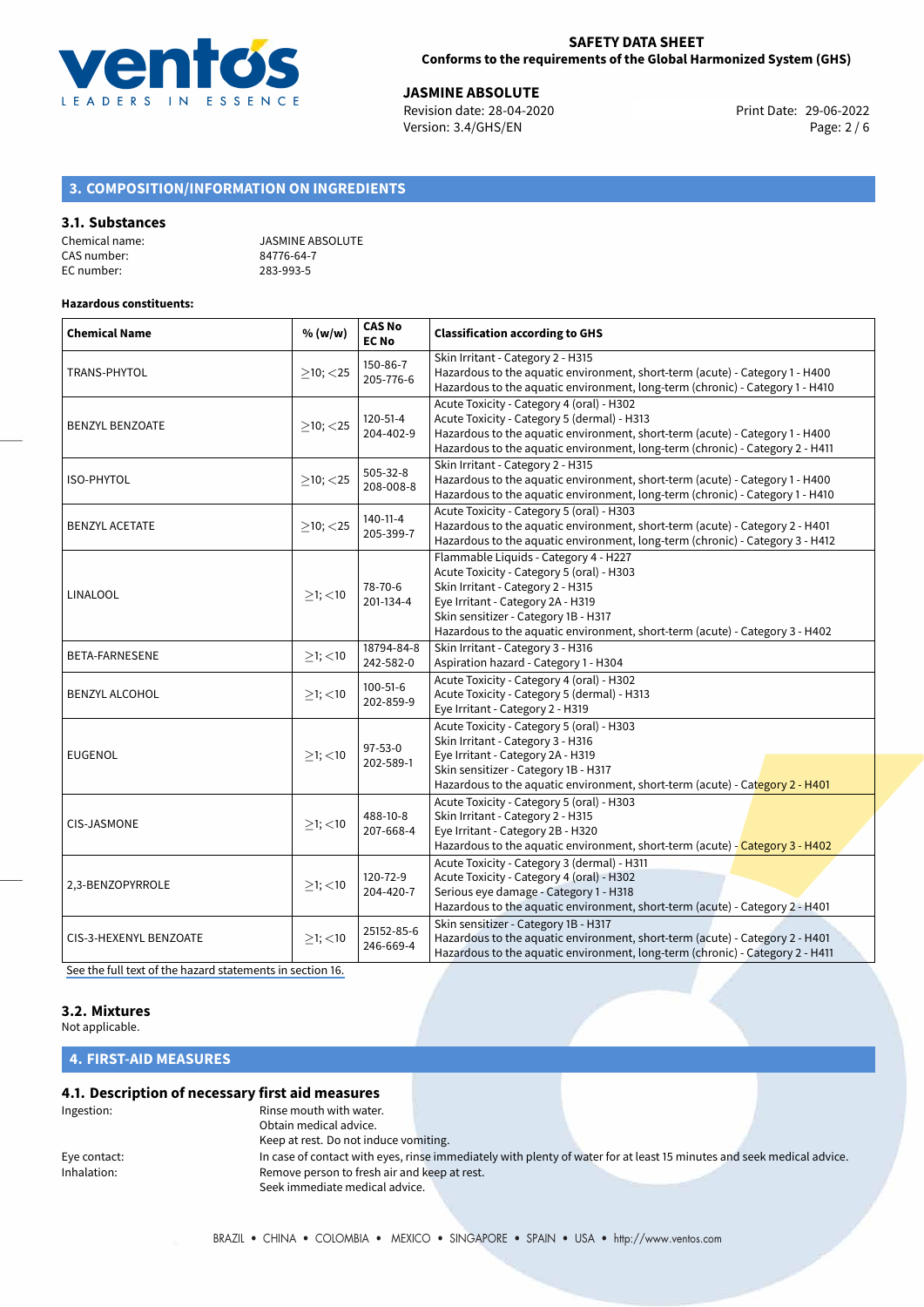

**JASMINE ABSOLUTE**<br>
Revision date: 28-04-2020<br> **Print Date: 29-06-2022** Revision date: 28-04-2020 Version: 3.4/GHS/EN Page: 3 / 6

Skin contact: Take off immediately all contaminated clothing. Thoroughly wash affected skin with soap and water. Seek medical attention if symptoms persist.

# **4.2. Most important symptoms and effects, both acute and delayed**

No information available.

# **4.3. Indication of any immediate medical attention and special treatment needed**

No information available.

# **5. FIRE-FIGHTING MEASURES**

### **5.1. Extinguishing Media**

Water spray, carbon dioxide, dry chemical powder or appropriate foam. For safety reasons do not use full water jet.

#### **5.2. Special hazards arising from the substance or mixture**

Known or Anticipated Hazardous Products of Combustion: Emits toxic fumes under fire conditions.

#### **5.3. Advice for firefighters**

High temperatures can lead to high pressures inside closed containers. Avoid inhalation of vapors that are created. Use appropriate respiratory protection. Do not allow spillage of fire to be poured into drains or watercourses. Wear self-contained breathing apparatus and protective clothing.

# **6. ACCIDENTAL RELEASE MEASURES**

#### **6.1. Personal precautions, protective equipment and emergency procedures**

Evacuate surronding areas. Ensure adequate ventilation. Keep unnecessary and unprotected personnel from entering. Do not breathe vapor/spray. Avoid contact with skin and eyes. Information regarding personal protective measures: see section 8.

#### **6.2. Environmental precautions**

To avoid possible contamination of the environment, do not discharge into any drains, surface waters or groundwaters.

#### **6.3. Methods and materials for containment and cleaning up**

Cover with an inert, inorganic, non-combustible absorbent material (e.g. dry-lime, sand, soda ash). Place in covered containers using non-sparking tools and transport outdoors. Avoid open flames or sources of ignition (e.g. pilot lights on gas hot water heater). Ventilate area and wash spill site after material pickup is complete.

#### **6.4. Reference to other sections**

Information regarding exposure controls, personal protection and disposal considerations can be found in sections 8 and 13.

#### **7. HANDLING AND STORAGE**

#### **7.1. Precautions for safe handling**

Do not store or handle this material near food or drinking water. Do not smoke. Avoid contact with the eyes, skin and clothing. Wear protective clothing and use glasses. Observe the rules of safety and hygiene at work. Keep in the original container or an alternative made from a compatible material.

#### **7.2. Conditions for safe storage, including any incompatibilities**

Store in tightly closed and preferably full containers in a cool, dry and ventilated area, protected from light. Keep away from sources of ignition (e.g. hot surfaces, sparks, flame and static discharges). Keep away from incompatible materials (see section 10).

### **7.3. Specific end use(s)**

No information available.

#### **8. EXPOSURE CONTROLS AND PERSONAL PROTECTION**

### **8.1. Control parameters**

Components with occupational exposure limits: None known.

#### **8.2. Exposure controls**

Measures should be taken to prevent materials from being splashed into the body. Provide adequate ventilation, according to the conditions of use. Use a mechanical exhaust if required.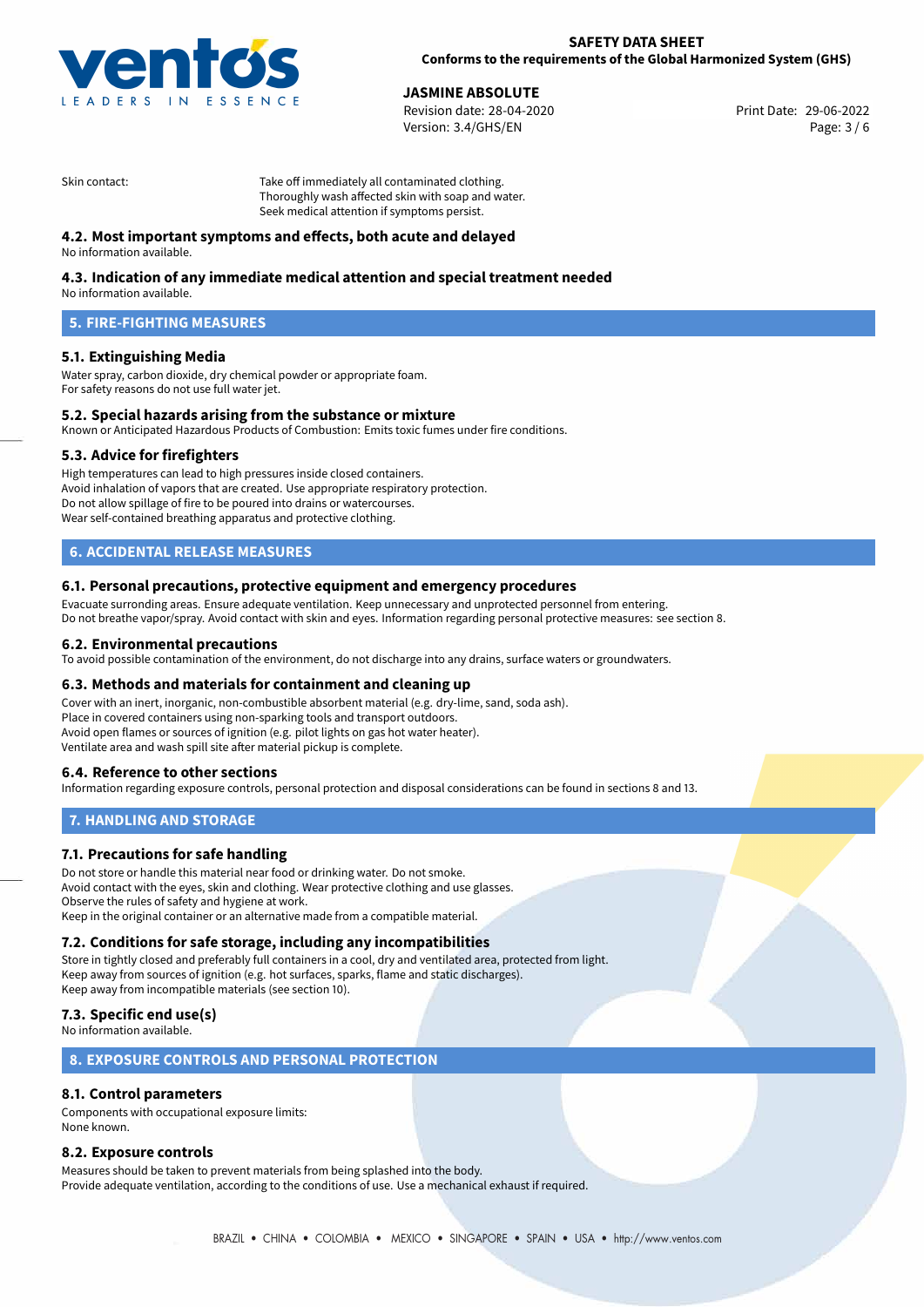

#### **SAFETY DATA SHEET Conforms to the requirements of the Global Harmonized System (GHS)**

# **JASMINE ABSOLUTE**<br>
Revision date: 28-04-2020<br> **Print Date: 29-06-2022**

Revision date: 28-04-2020 Version: 3.4/GHS/EN Page: 4 / 6

#### **8.3. Individual protection measures, such as personal protective equipment**

Eye/Face protection: Chemical safety goggles are recommended. Wash contaminated goggles before reuse. Chemical-resistant gloves are recommended. Wash contaminated gloves before reuse. Body protection: Personal protective equipment for the body should be selected based on the task being performed and the risks involved. Respiratory Protection: In case of insufficient ventilation, use suitable respiratory equipment. Environmental exposure controls: Emissions from ventilation or process equipment should be checked to ensure they comply with environmental protection legislation. In some cases, filters or engineering modifications to the process equipment will be necessary to reduce emissions to acceptable levels.

# **9. PHYSICAL AND CHEMICAL PROPERTIES**

#### **9.1. Information on basic physical and chemical properties**

| Appearance:                            | Liquid                     |
|----------------------------------------|----------------------------|
| Colour:                                | Conforms to standard       |
| Odour:                                 | Conforms to standard       |
| Odour theshold:                        | Not determined             |
| pH:                                    | Not determined             |
| Melting point/freezing point:          | Not determined             |
| Boling point/boiling range (°C):       | Not determined             |
| Flash point:                           | 80 °C                      |
| Evaporation rate:                      | Not determined             |
| Flammability:                          | Not determined             |
| Lower flammability/Explosive limit:    | Not determined             |
| Upper flammability/Explosive limit:    | Not determined             |
| Vapour pressure:                       | Not determined             |
| Vapour Density:                        | Not determined             |
| Density:                               | $0,94-0,96$ g/mL (20°C)    |
| Relative density:                      | $0,94 - 0,96(20^{\circ}C)$ |
| Water solubility:                      | INSOLUBLE IN WATER         |
| Solubility in other solvents:          | SOLUBLE IN ETHANOL         |
| Partition coefficient n-octanol/water: | Not determined             |
| Auto-ignition temperature:             | Not determined             |
| Decomposition temperature:             | Not determined             |
| Viscosity, dynamic:                    | Not determined             |
| Viscosity, kinematic:                  | Not determined             |
| Explosive properties:                  | Not determined             |
| Oxidising properties:                  | Not determined             |
|                                        |                            |

# **10. STABILITY AND REACTIVITY**

#### **10.1. Reactivity**

No hazardous reactions if stored and handled as prescribed/indicated.

### **10.2. Chemical stability**

The product is stable if stored and handled as prescribed/indicated.

#### **10.3. Possibility of hazardous reactions**

No hazardous reactions if stored and handled as prescribed/indicated.

#### **10.4. Conditions to Avoid**

Conditions to Avoid: Excessive heat, flame or other ignition sources.

#### **10.5. Incompatible materials**

Avoid contact with strong acids and bases and oxidizing agents.

#### **10.6. Hazardous decomposition products**

During combustion may form carbon monoxide and unidentified organic compounds.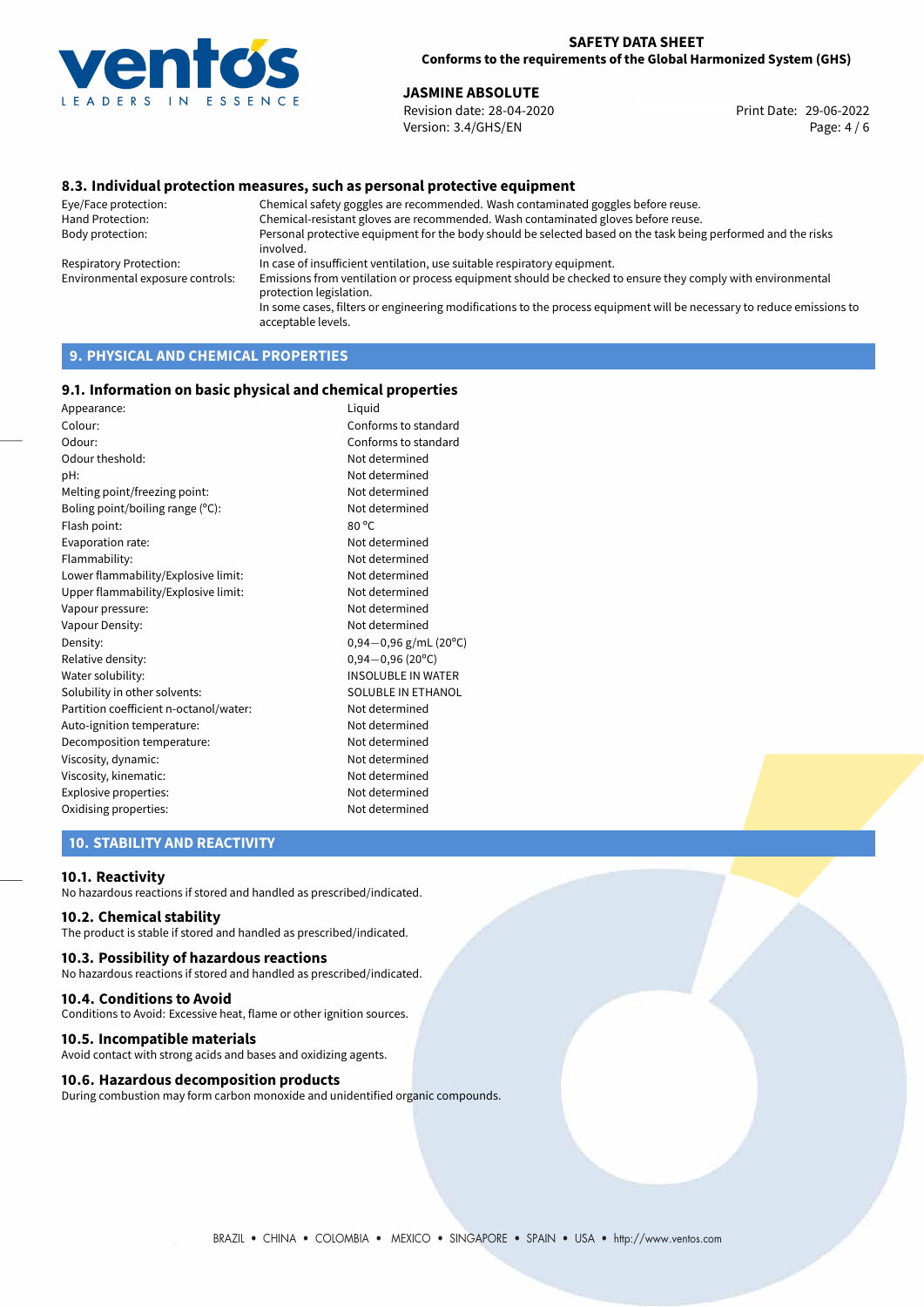

# **SAFETY DATA SHEET Conforms to the requirements of the Global Harmonized System (GHS)**

**JASMINE ABSOLUTE**<br>
Revision date: 28-04-2020 **Print Date: 29-06-2022** Version: 3.4/GHS/EN Page: 5 / 6

# **11. TOXICOLOGICAL INFORMATION**

| Acute toxicity                           | Based on the data available, the criteria for classification are not met. |
|------------------------------------------|---------------------------------------------------------------------------|
| Skin corrosion/irritation                | Causes skin irritation.                                                   |
| Serious eye damage/irritation            | Causes serious eye irritation.                                            |
| <b>Respiratory or skin sensitisation</b> | May cause an allergic skin reaction.                                      |
| Germ cell mutagenicity                   | Based on the data available, the criteria for classification are not met. |
| Carcinogenicity                          | Based on the data available, the criteria for classification are not met. |
| Reproductive toxicity                    | Based on the data available, the criteria for classification are not met. |
| <b>STOT-single exposure</b>              | Based on the data available, the criteria for classification are not met. |
| <b>STOT-repeated exposure</b>            | Based on the data available, the criteria for classification are not met. |
| Aspiration hazard                        | Based on the data available, the criteria for classification are not met. |

# **12. ECOLOGICAL INFORMATION**

#### **12.1. Toxicity**

**Assessment:** Very toxic to aquatic life with long lasting effects. **Experimental/calculated data:** No information available.

# **12.2. Degradability**

No information available.

#### **12.3. Bioaccumulative potential**

No information available.

### **12.4. Soil mobility**

No information available.

### **12.5. Other adverse effects**

See also sections 6, 7, 13 and 15 Do not allow to get into waste water or waterways.

#### **13. DISPOSAL CONSIDERATIONS**

#### **13.1. Waste treatment methods**

Dispose of in accordance with national and local environmental regulations.

#### **14. TRANSPORT INFORMATION**

|                                  | <b>ADR/RID/ADN</b>                | <b>IMDG</b>                       | <b>IATA-ICAO</b>                  |
|----------------------------------|-----------------------------------|-----------------------------------|-----------------------------------|
| 14.1. UN Number                  | UN3082                            | UN3082                            | <b>UN3082</b>                     |
| 14.2. UN Proper Shipping Name    | ENVIRONMENTALLY HAZARDOUS         | ENVIRONMENTALLY HAZARDOUS         | ENVIRONMENTALLY HAZARDOUS         |
|                                  | SUBSTANCE, LIQUID, N.O.S. (TRANS- | SUBSTANCE, LIQUID, N.O.S. (TRANS- | SUBSTANCE, LIQUID, N.O.S. (TRANS- |
|                                  | PHYTOL)                           | PHYTOL)                           | PHYTOL)                           |
| 14.3. Transport Hazard Class(es) |                                   |                                   |                                   |
| 14.4. Packing Group              | Ш                                 | $\mathbf{III}$                    | $\mathbf{m}$                      |
| 14.5. Environmental hazards      | Yes                               | Yes                               | Yes                               |
| Additional information           |                                   |                                   |                                   |

#### **14.6 Special precautions for user**

None known

### **14.7. Transport in bulk according to Annex II of MARPOL 73/78 and the IBC Code**

No information available

# **15. REGULATORY INFORMATION**

<span id="page-4-0"></span>**15.1. Safety, health and environmental regulations/legislation specific for the substance or mixture** No information available